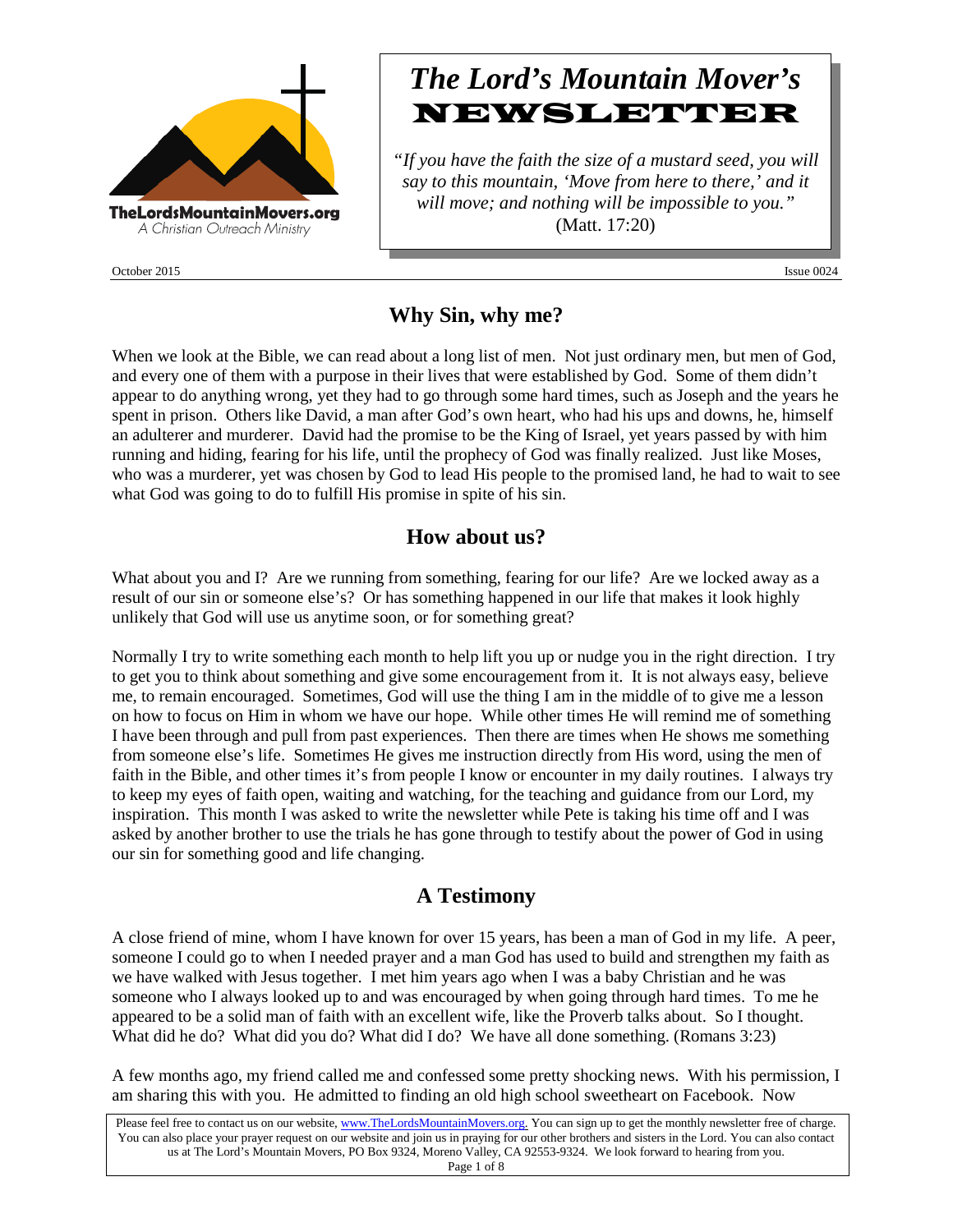normally, he did not use computers or many electronic devices, but with smartphones and apps making things easier and easier to connect with people, he connected with a woman from his past. Here is a man who has been married for over 20 years and has three children. A man who has been attending church since he was younger. He did not just connect with her, he had an affair with her.

I was crushed! I really think this is one of the reasons God had George write about what he did last month. I have had three of my closest friends, all men of God, do something I never thought they would do, and it all happened this year. Isn't it interesting when you hear a sermon or read something and you go, "This guy is really talking to me." Well, last months message was one of those for me and I seem to get that from God all the time, when I am paying attention and really trying to apply the word of God to my life as I receive it from others. I had put *my* faith in men around me and they had all disappointed me. My friend who had an affair admitted to me from time to time that he has had opportunities to be unfaithful. Yet he always stood firm on the idea that having an affair was the most despicable thing he could think of and how he had no respect for men who cheated. He had also shared some of his ideas about what men should receive after cheating, I was surprised that worse things haven't happened to him, before he really learned a lesson from this period of stumbling in his life.

The reason I am writing about all this now is because of what God has done with this man's sin. It reminded me of David and Bathsheba in 2 Samuel 11 & 12. I think most of us know the story, but in case you don't, go ahead and read it (or read it again). David had an affair with another man's wife. He got her pregnant. He tried to cover it up. He even had a respected man, Bathsheba's husband, his loyal servant, killed in battle.

My friend was caught by his wife and did not try to hide it. He was glad he was caught and told his wife he wanted a divorce. Apparently, they didn't have the perfect marriage that people thought they had. They slept in separate rooms and didn't have as close a relationship as I had thought. My friend said that his relationship with God was lukewarm and has been for a while. Like David, he had taken his eyes off of God and lusted after another woman. Also like David, his sin was found out. When you read what happened to David, you find out he lost a child as part of the punishment for his sin. He also would have bloodshed within the kingdom throughout his reign. In my friend's case, God has done something completely different. His wife forgave him and said she didn't want a divorce, but wanted to work on their marriage. She had faith that God would take something that the world would just throw away and make it better than what it was before. Taking that first step of faith had to be hard I am sure. I think it helped a lot that she kept herself surrounded by mighty women of God, who keep giving her godly counsel and lift up their relationship in prayer. Imagine what might have been had she surrounded herself with friends who only told her about her rights to a divorce. This testimony would be totally different.

While it has only been a few months since everything happened, my friend wanted to make sure that brothers and sisters out there who are struggling with lust, do not give in and fall like he did. He wants to warn us about what the enemy can do to our life, if we allow sin to grow. "*Then when lust has conceived, it gives birth to sin; and when sin is accomplished, it brings forth death."* (James 1:15)

Lust has brought many men down in their lives. Even mighty men of God. David was not the only one, his son Solomon did the same thing and the kingdom of God suffered for it. Our sin doesn't just effect us does it? It also effects many people around us and sometimes some of the closest people to us are really hurt by it. The consequences of our sin echo throughout time, but are forgotten in eternity thanks to Jesus Christ.

In my friend's case, God has used this to bring him and his wife closer together. Realizing what they had, they did not want to lose it. They both have been actively seeking God to heal their marriage and restore their family. Beyond that, they both have been more aggressively seeking to build their relationships with God, together and individually. My friend said they are both on fire for Jesus now. They are sleeping in

Please feel free to contact us on our website, ww[w.TheLordsMountainMovers.o](http://www.thelordsmountainmovers.org/)rg. You can sign up to get the monthly newsletter free of charge. You can also place your prayer request on our website and join us in praying for our other brothers and sisters in the Lord. You can also contact us at The Lord's Mountain Movers, PO Box 9324, Moreno Valley, CA 92553-9324. We look forward to hearing from you.

Page 2 of 8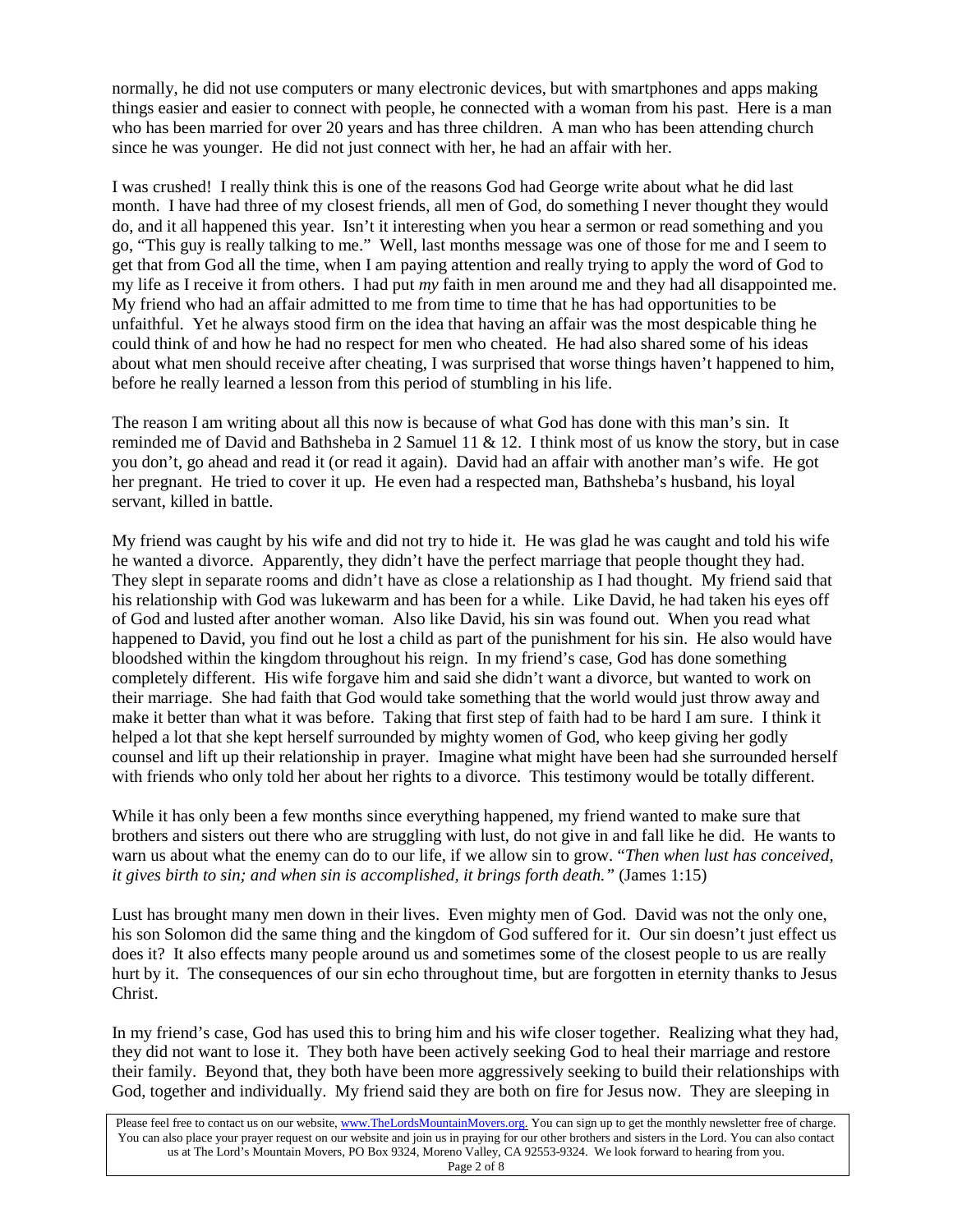the same room again and they are keeping a more watchful eye for that roaring lion seeking to devour them.

*"Be of sober spirit, be on the alert. Your adversary, the devil, prowls around like a roaring lion, seeking someone to devour."* (1 Peter)

#### **Finish Strong**

How about you? How has God used your sin to make you a better person? To impact the lives of people around you for the kingdom of God? Say this to the enemy, *"As for you, you meant evil against me, but God meant it for good in order to bring about this present result, to preserve many people alive."* (Genesis 50:20)

I want to encourage you to get back up if you have fallen. To press on if things have gotten tough. To stand firm when you are attacked. To share your testimony with people around you that they may be encouraged to do the same thing. If you are having trouble keeping your head up, look around you. Are you surrounded by hot coals, or are you a hot coal that has been separated from the fire of other believers?

Jesus, the Example. *"Therefore, since we have so great a cloud of witnesses surrounding us, let us also lay aside every encumbrance and the sin which so easily entangles us, and let us run with endurance the race that is set before us,"* (Hebrews 12:1)

I want to encourage you to finish the race. Not only that, I want to encourage you to finish strong! To leave a legacy behind you, a testimony as a man or woman of God that people will not doubt. It is not about what we did yesterday; it is about what we are doing right now. Let us not allow our past to be our stumbling block; but let it be our stepping stone and let's do it all for His glory.

Be blessed,

#### *Brother Daniel Rodney*

*What do I do in the ministry? Back in 2013 when God started this ministry with George and Pete, Pete asked me if I wanted to be a part of it. Pete had sent me a draft of the first newsletter to read and offer my opinion. I pointed out that there were a few typos and some of the grammar needed a structural change for it to read a little easier. I was drafted as an editor. I had previously helped with editing on a book and also worked on editing papers for a friend's college papers. I enjoyed it and thought it would be awesome to do this work for the Lord. After a few months Pete asked if I wanted to start writing something to add to the newsletter each month. I was delighted but didn't know what to do it on. Peter suggested I use my cheerleading skills to write something encouraging each month. I struggled to keep my chin up myself, but didn't realize that God had already been using me to do the same work I am doing now with other people. It is truly an honor and a blessing to be able to serve the Lord this way and I am grateful for the opportunity to be a part of sending His light around the world through printed paper and the internet.*

## BE A BARNABAS

*Philippians 4: 6-7*

We are told *to be anxious for nothing* which means we are not to fret or worry (*Matthew 6:25*) because it indicates a lack of faith in who God is and what He is capable of doing.

Please feel free to contact us on our website, ww[w.TheLordsMountainMovers.o](http://www.thelordsmountainmovers.org/)rg. You can sign up to get the monthly newsletter free of charge. You can also place your prayer request on our website and join us in praying for our other brothers and sisters in the Lord. You can also contact us at The Lord's Mountain Movers, PO Box 9324, Moreno Valley, CA 92553-9324. We look forward to hearing from you. Page 3 of 8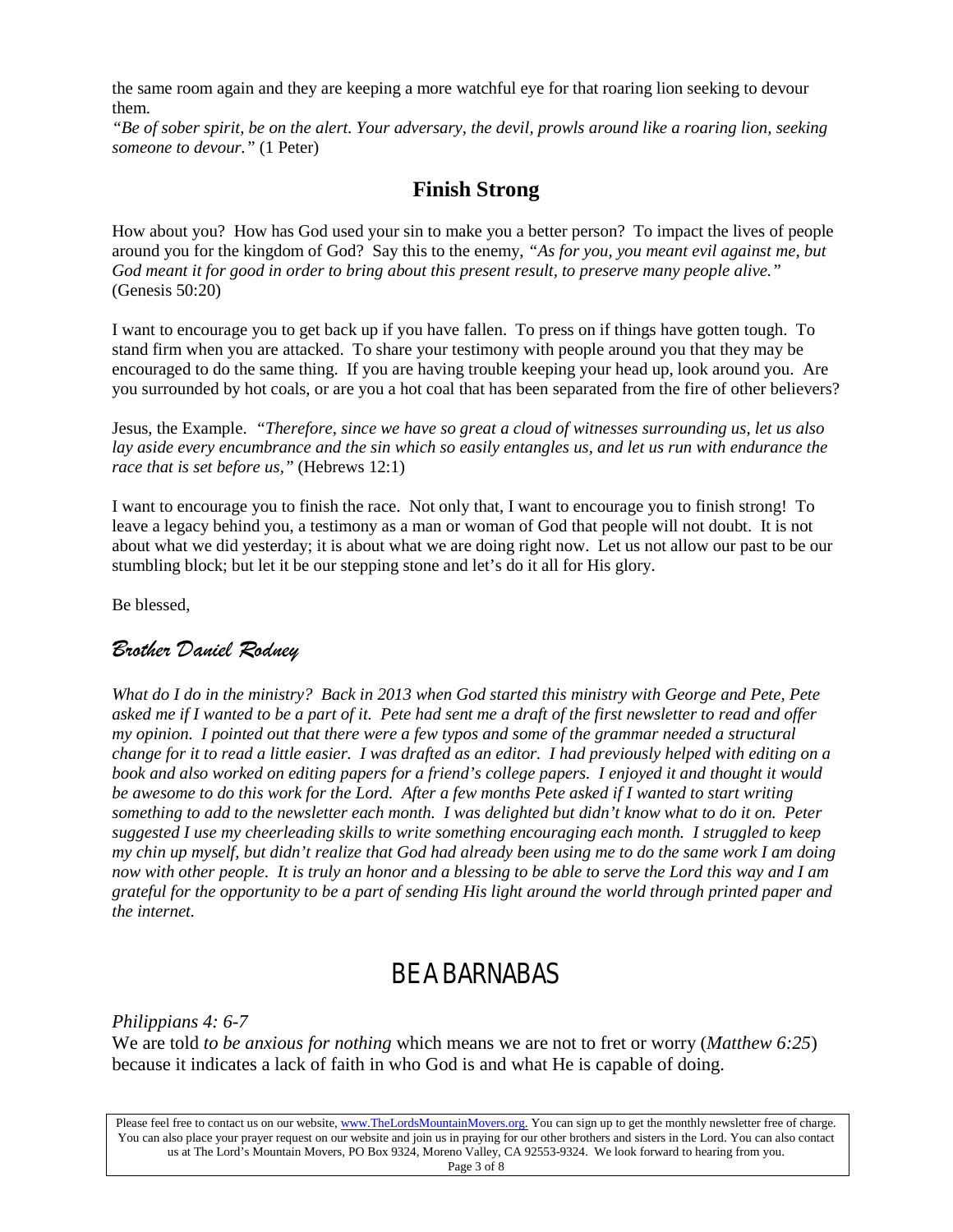Remember *for with God nothing shall be impossible*. (*Luke 1:37*)

*In everything by prayer and supplication*: That means our Father in Heaven desires us to come to him with everything that pertains to our lives.

He cares for the smallest aspects of our lives to the largest. The sad thing is we doubt God's ability to handle everything that pertains to our lives and it is not until we find ourselves sinking like Peter do we take everything to Him in prayer. Oh, what peace we often forfeit, or what needless grief we bear all because we do not carry everything to God in prayer.

*With thanksgiving for the peace of God*: The key to having the peace in our difficulties is to maintain an attitude of gratitude.

*"Inner calm and tranquility is promised to the believer who has a thankful attitude based on unwavering confidence that God is able and willing to do what is best for his children."* John MacArthur

Have faith in God!

Your brother in Christ,

*Gabriel Silva*

#### **We want you!**

That's right; the Lord's Mountain Movers Ministry wants you to be a bigger part of what we are doing in God's kingdom. We have received several contributions for your newsletter and thank those of you who have taken the time to send your submissions. We hope that more of you will share some of the talents God has given to you through writing, drawing, etc. Keep them coming. If you send something you need to have back, we will be glad to return it to you, just let us know.



Greetings to all our brothers and sisters in Christ who receive our newsletter through the mail. Due to financial constraints, we have revised the way we do our prayer requests. We are currently posting and maintaining all prayers requested on the Internet so your brothers and sisters all over the world can continue to pray for your petitions and praise God for the ones He has already answered.

We are encouraged by the work that God has already done through so many people praying for the needs of those they do not even know. What a privilege we have to go before the throne of God with our requests and the requests of others. Let us keep praying and seeking His will for

Please feel free to contact us on our website, ww[w.TheLordsMountainMovers.o](http://www.thelordsmountainmovers.org/)rg. You can sign up to get the monthly newsletter free of charge. You can also place your prayer request on our website and join us in praying for our other brothers and sisters in the Lord. You can also contact us at The Lord's Mountain Movers, PO Box 9324, Moreno Valley, CA 92553-9324. We look forward to hearing from you.

Page 4 of 8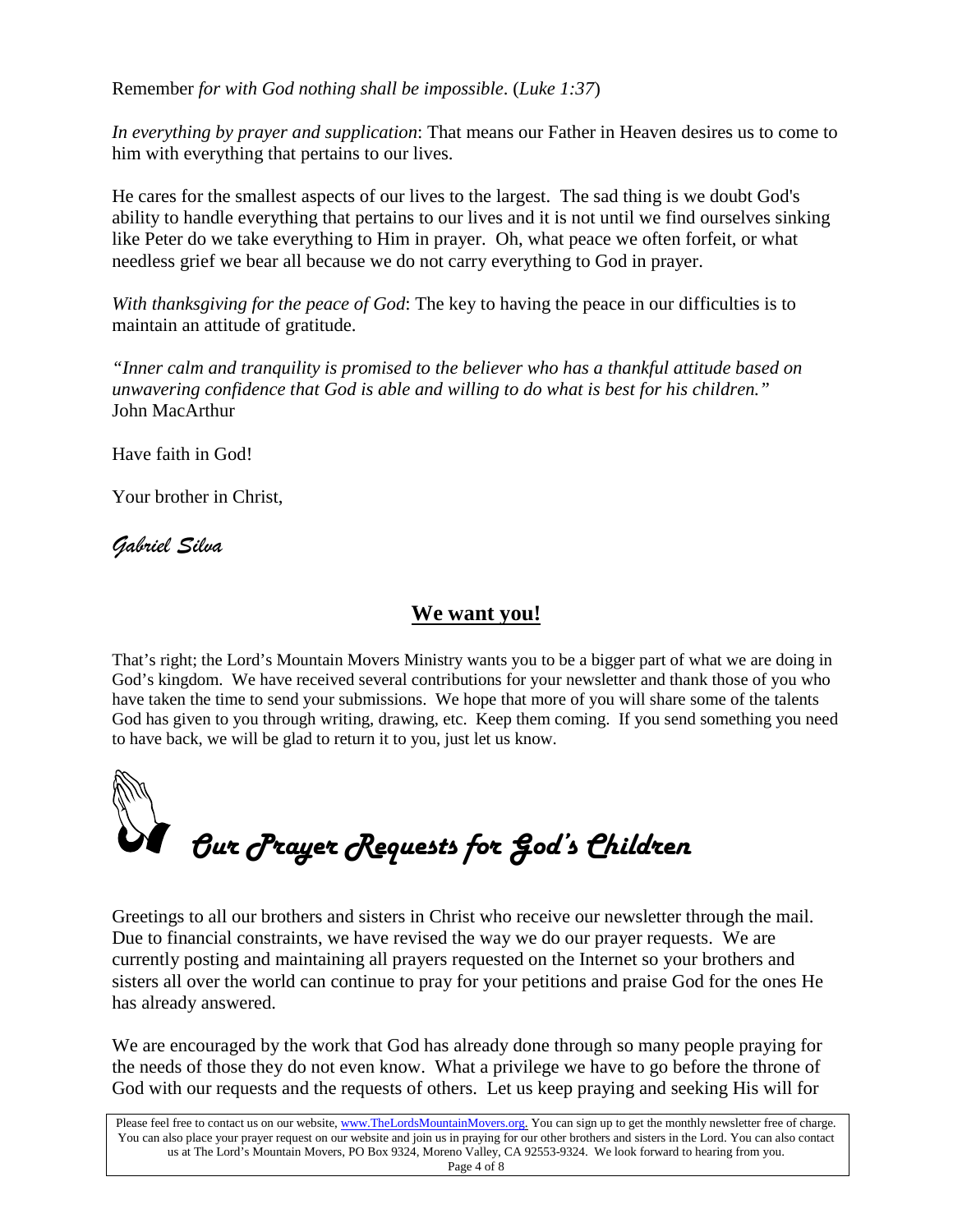our lives and the lives of others. If you have a prayer request you would like added to next month's newsletter and/or posted on the ministry website, please fill out the form below and mail it to us. Previous prayer requests are still there on the website for people to read. We are wondering if your prayer has been answered yet? We want to know and share it with everyone else who reads the newsletter, so keep us updated. We look forward to hearing from you and standing in the gap as a prayer warrior.

#### **September & October 2015 Prayer List**

- Sandra M........Pray that she does well in hip replacement surgery and gets back on her feet in recovery without any complications.
- George W.......Pray for his recovery from a serious car accident. Pray for the family members during this trying time. He is in an Ohio hospital. He is on feeding and breathing tubes. Better news today 10-06-15, he is responding to external requests (wiggle toes, squeeze hand. follow finger with eyes, etc.) with a lot of prompting.
- Roger C..........Prayer for him in his current situation that is will be resolved soon.
- Anthony S. .....Pray that my brothers in Christ; get blessed, have a speedy trial and go home soon.
- Steve T. ..........Pray for God's favor over trial- strength in fasting prayer, soften his wife's heart and not divorce him.
- Winifred W. ...Pray that the attacks on chapel, pastor get resolved and evening services are restored.
- Maurice A. .....Request urgent prayer for his young niece not to be tried as an adult and for his warrant to be dismissed.
- Todd S. ..........Prayer for Theresa, that God would hold her tight and take care of His child while I am gone. Pray for her health issues too. Prayer for himself: protect and guide him through his incarceration and recovery from addiction issues. Prayer for Pastor Pete to never give up on me. Pray that God will use his time in prison to build him up and help him to submit to God once and for all.

Brother Todd has gone on to be with the Lord. Pray for his family.

- Richard L. ......Please pray that he gets right with the Lord before he gets a life sentence, he is messing up bad.
- J. Jackson .......Request prayer for Soledad Prison and its staff. Prayer for the Jackson and Packer family that God would become the center of their lives and reunify them again. Prayer that I will be a good person and husband and we will have a good life together.

Please feel free to contact us on our website, ww[w.TheLordsMountainMovers.o](http://www.thelordsmountainmovers.org/)rg. You can sign up to get the monthly newsletter free of charge. You can also place your prayer request on our website and join us in praying for our other brothers and sisters in the Lord. You can also contact us at The Lord's Mountain Movers, PO Box 9324, Moreno Valley, CA 92553-9324. We look forward to hearing from you. Page 5 of 8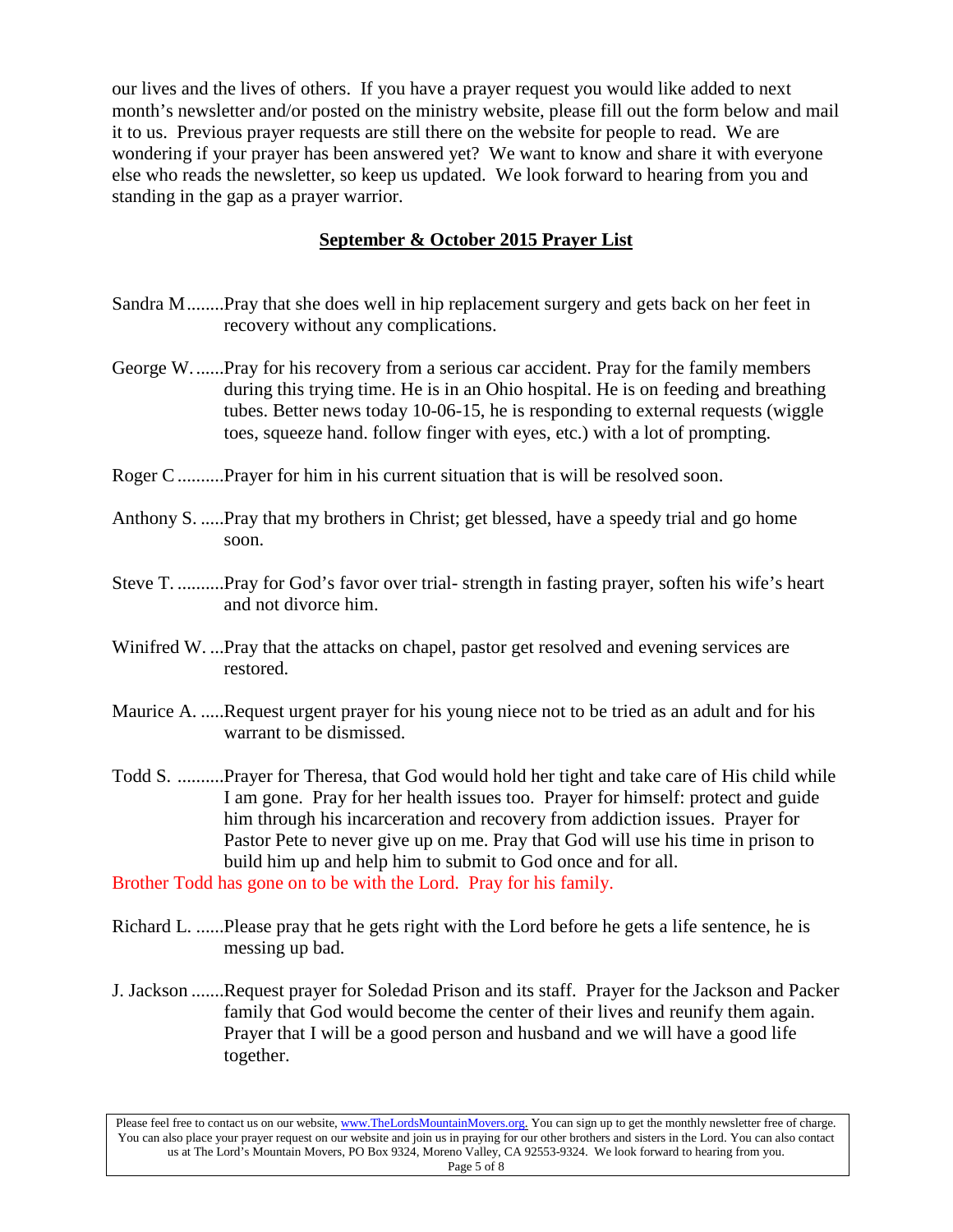- Greg................Prayer for clear vision on what God wants to do with "The Cure" Ministry. Maintain ministry's focus on God only. Also prayer for his marriage to Shelia as he gets ready to go home. Also prayer for Shelia as she recovers from a work injury. Update on previous prayer requests; Aaron passed SD Sheriff's test, Stephen is working at a Christian Camp, Justin has a job at Toyota Dealership and is working for EMT position.
- Sonhai H.........Requesting prayer for her and the family so she could talk to her brother Jonathan.
- Brian D...........Prayer for his relationship with his father and as he strives to give up drinking.
- Douglas..........Prayer for God to help him become the man that He desires and change his old ways.
- Steven W........Prayer for himself and his mother as his father passed away and the family is going through the grief process.
- R. White .........That the Lord will open doors for suitable housing upon his being paroled.
- Alice S...........Chesapeake VA prayer for personal issues.
- Sheila..............Prayer for her health issues, finances and God's direction for personal decisions.
- Greg................Praise report; God is in control, using me, and I am being blessed by Him. Woo H<sub>oo!</sub>

Helen &

- Hazel C...........Prayer for their dialysis treatments and recovery from health issues.
- Kenny J. .........Requests prayer for steady employment.
- Gabriel S ........His mom, Rosie, his Uncle and brother who need prayer for recovery from health issues.
- Stephen...........Prayer for change in career course.
- Justin ..............Praise report; finished EMT school and looking for work.
- Joshua.............Continued prayer for personal issues.
- The C.U.R.E...Prayer for God's guidance and provision.
- Greg F ............Prayer for answered prayer in his period of fasting.
- Benjamin........Guatemala, Praise report for Bibles that their church has received. Asking for prayer for his family, the church that they might finish the floor, the windows and doors.

Barbara M ......Pray for her marriage and family.

Please feel free to contact us on our website, ww[w.TheLordsMountainMovers.o](http://www.thelordsmountainmovers.org/)rg. You can sign up to get the monthly newsletter free of charge. You can also place your prayer request on our website and join us in praying for our other brothers and sisters in the Lord. You can also contact us at The Lord's Mountain Movers, PO Box 9324, Moreno Valley, CA 92553-9324. We look forward to hearing from you. Page 6 of 8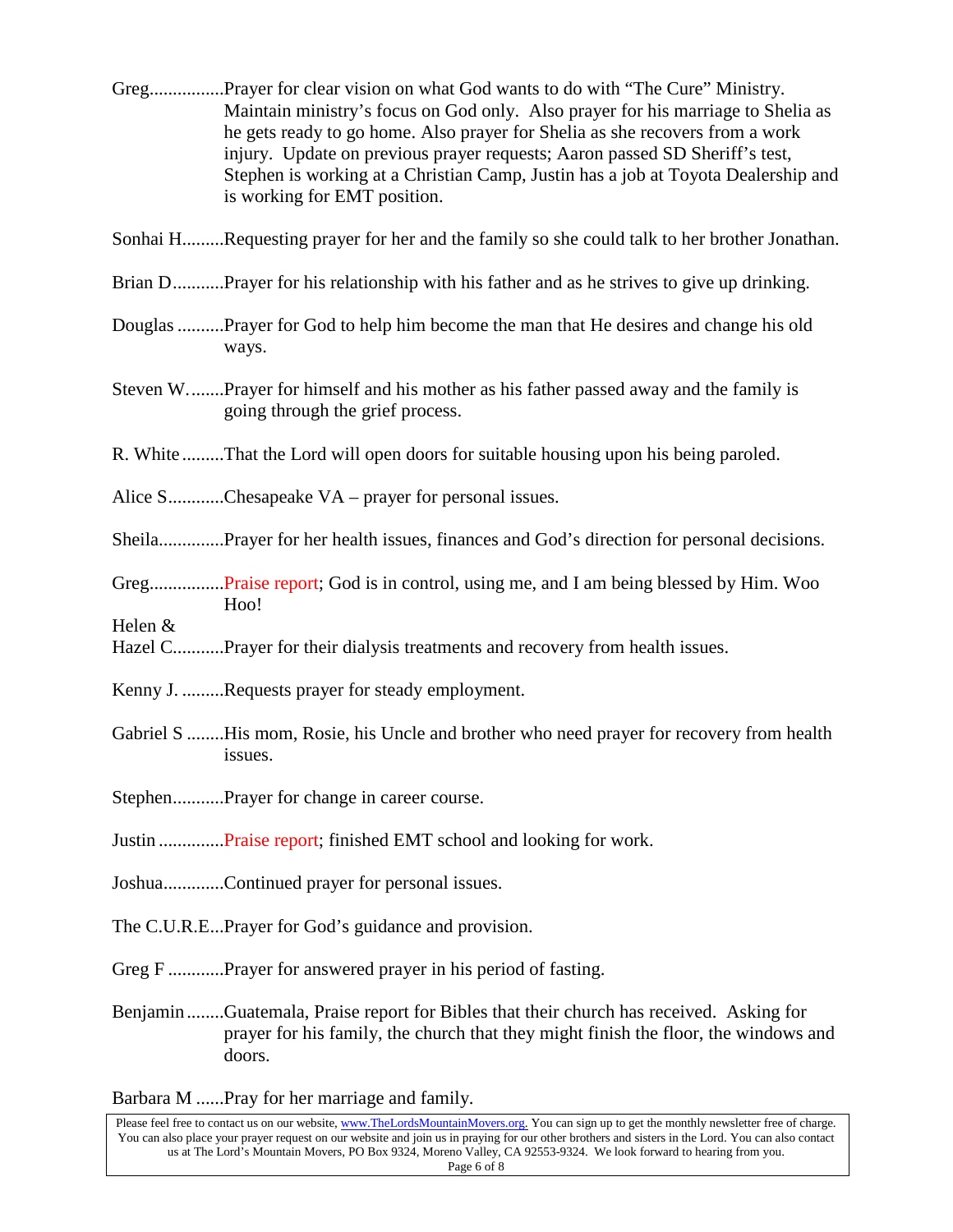| Jamie PFavor with the Parole Board and upcoming hearing.                                                                                                                                                                                                                                          |
|---------------------------------------------------------------------------------------------------------------------------------------------------------------------------------------------------------------------------------------------------------------------------------------------------|
| Linda D Continued recovery from health issues.                                                                                                                                                                                                                                                    |
| Rich HLiving situation and employment. Prayer for his sister Darlene who was just<br>diagnosed with terminal cancer. Please pray for the family also.                                                                                                                                             |
| Sandy (Bill A's<br>Sister)Pray for her continued recovery from health issues.                                                                                                                                                                                                                     |
| Robert B Pray for God's direction and provision in his life.                                                                                                                                                                                                                                      |
| George $&$<br>AmyLift them both up in prayer.                                                                                                                                                                                                                                                     |
| TJ LPray for his health issues.                                                                                                                                                                                                                                                                   |
| Bob PNeeds prayer, was just diagnosed with stage two and four cancer in lymphatic<br>system.                                                                                                                                                                                                      |
| Joanne RHer and the rest of the family need your prayers as they continue to deal with the<br>loss of a child to cancer.                                                                                                                                                                          |
| Jose<br>RodriguezPray for his ex-wife as she deals with an abusive relationship. Also prayer for his<br>parents (dad's recovery from surgery and mom's health issues).                                                                                                                            |
| Larry KAsks for prayer for Lisa and her daughter. They need your prayer for God in their<br>lives and peace in their home. He also has a praise report that God is setting the<br>church in order where he is at and that the spirit is moving in the hearts of fellow<br>believers.              |
| Pray forChristians who are facing the loss of their lives for their faith in Jesus Christ.                                                                                                                                                                                                        |
| Darrell R Prayer for his health and life issues.                                                                                                                                                                                                                                                  |
| G. Gorton Prayer for housing and work upon his release.                                                                                                                                                                                                                                           |
| Pastor GrayPray that the Lord will continue to guide and strengthen him as he brings the light<br>of the gospel to those who are still trapped in darkness of sin and false gospels.<br>Prayer for all those who are following in his faithful footsteps.                                         |
| Thomas M  Pray for his upcoming review by the board and release back where he belongs.<br>Also pray for his dear friend George that his health holds up.                                                                                                                                          |
| Sebastian MPrayer for his continual growth in Christ. Prayer for his children's salvation and<br>wellbeing.                                                                                                                                                                                       |
| Please feel free to contact us on our website, www.TheLordsMountainMovers.org. You can sign up to get the monthly newsletter free of charge.<br>You can also place your prayer request on our website and join us in praying for our other brothers and sisters in the Lord. You can also contact |

us at The Lord's Mountain Movers, PO Box 9324, Moreno Valley, CA 92553-9324. We look forward to hearing from you.